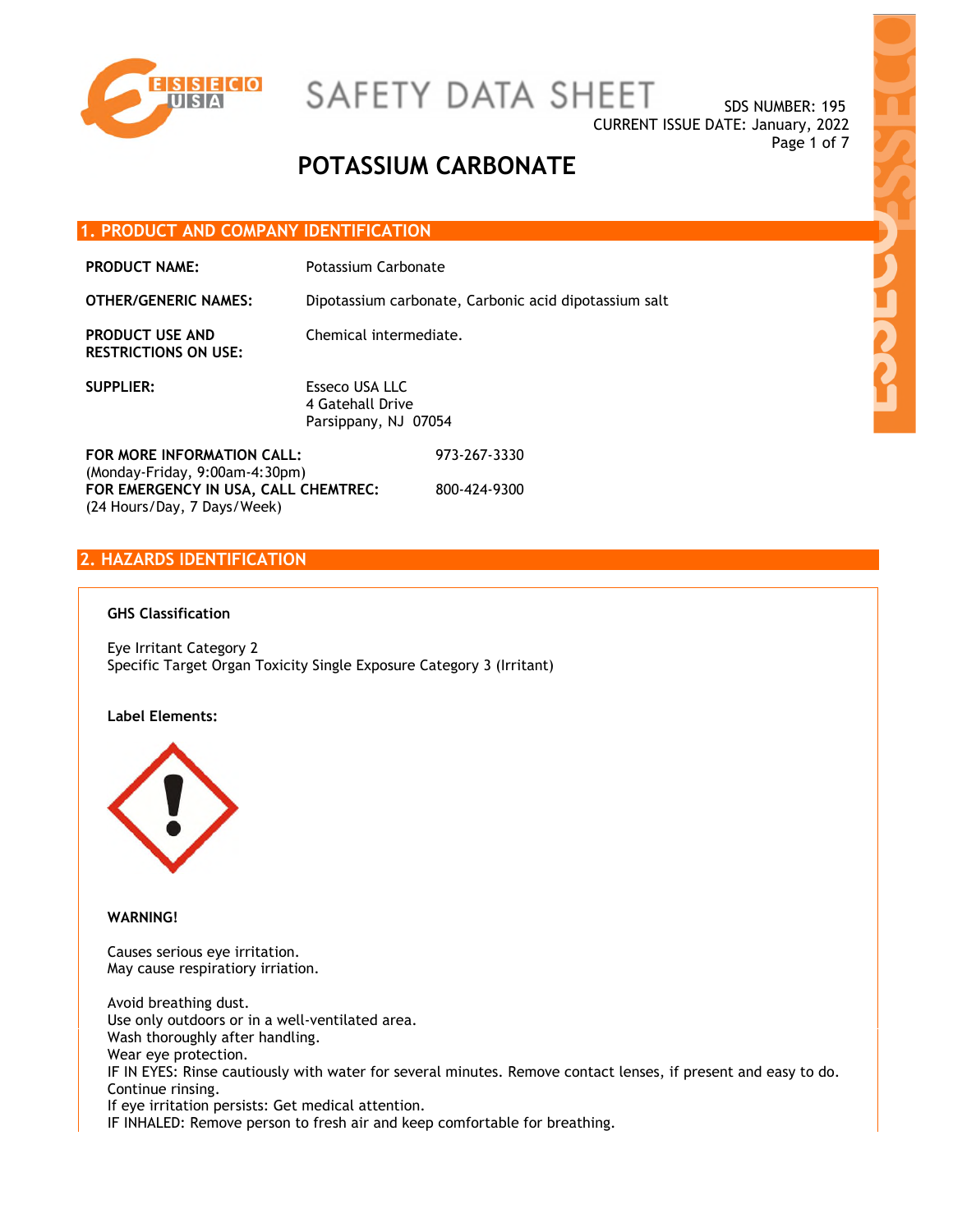

SAFETY DATA SHEET

SDS NUMBER: 195 CURRENT ISSUE DATE: January, 2022 Page 2 of 7

### **POTASSIUM CARBONATE**

Call a POISON CENTER or doctor if you feel unwell. Store in well-ventilated place. Keep container tightly closed. Store locked up. Dispose of contents and container in accordance with local, state, and federal regulations.

### **3. COMPOSITION/INFORMATION ON INGREDIENTS**

#### **INGREDIENT NAME CAS NUMBER WEIGHT %**

Potassium Carbonate  $\overline{584-08-7}$   $\overline{297}$ 

Trace impurities and additional material names not listed above may appear in Section 15 of this SDS. These materials may be listed for local "Right-To-Know" compliance and for other reasons. The exact concentrations are a trade secret.

### **4. FIRST AID MEASURES**

| SKIN:                                                                                           | Wash skin with plenty of soap and water. Remove contaminated clothing and launder<br>before reuse. Get medical attention if irritation occurs.                                                                            |
|-------------------------------------------------------------------------------------------------|---------------------------------------------------------------------------------------------------------------------------------------------------------------------------------------------------------------------------|
| EYES:                                                                                           | Immediately flush eyes with large quantities of water for several minutes, while holding<br>the eyelids apart. Remove contact lenses if easy to do so. Continue rinsing. Get medical<br>attention if irritation persists. |
| <b>INHALATION:</b>                                                                              | Remove to fresh air. If breathing is difficult, give oxygen, provided a qualified operator<br>is available. Get medical attention if irritation persists.                                                                 |
| INGESTION:                                                                                      | Rinse with water and give 1 glass of water or milk to drink. Do not induce vomiting unless<br>directed to do so by medical personnel. Get medical attention if symptoms develop.                                          |
| <b>MOST IMPORTANT</b><br>SYMPTOMS/EFFECTS,<br><b>ACUTE AND DELAYED:</b><br><b>INDICATION OF</b> | May cause moderate eye and respiratory tract irritation.<br>Immediate medical attention should not be required. Treat symptomatically.                                                                                    |
| <b>IMMEDIATE MEDICAL</b><br><b>ATTENTION AND</b><br>SPECIAL TREATMENT,<br>IF NEEDED:            |                                                                                                                                                                                                                           |

#### **5. FIRE FIGHTING MEASURES**

#### **SUITABLE (AND UNSUITABLE) EXTINGUISHING MEDIA:**

Material is not flammable. Use extinguishing media appropriate for material in surrounding fire.

#### **SPECIFIC HAZARDS ARISING FROM THE CHEMICAL:**

Thermal decomposition will generate toxic fumes of potassium oxide.

#### **SPECIAL PROTECTIVE EQUIPMENT AND PRECAUTIONS FOR FIRE-FIGHTING:**

Wear NIOSH-approved self-contained breathing apparatus to protect against any release of toxic and/or irritating fumes. Use water-spray to keep fire-exposed containers cool, and to knock down vapors and gases.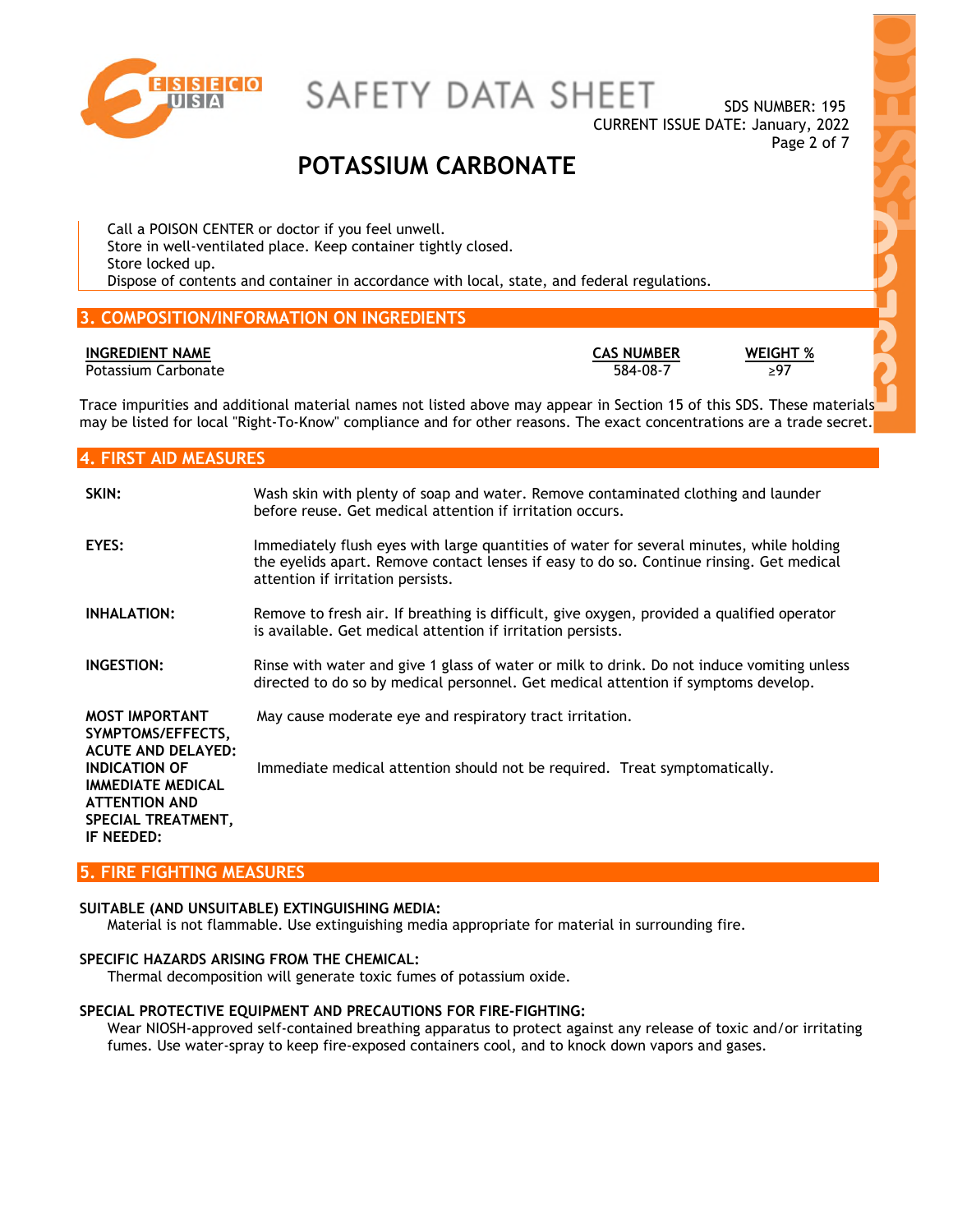

SAFETY DATA SHEET

SDS NUMBER: 195 CURRENT ISSUE DATE: January, 2022 Page 3 of 7

## **POTASSIUM CARBONATE**

### **6. ACCIDENTAL RELEASE MEASURES**

**PERSONAL PRECAUTIONS, PROTECTIVE EQUIPMENT, AND EMERGENCY PROCEDURES:** Ventilate the area. Avoid contact with skin, eyes and clothing. Wear appropriate personal protective equipment.

**ENVIRONMENTAL PRECAUTIONS:** Spills and releases may have to be reported to Federal and/or local authorities. See Section 15 regarding reporting requirements.

**METHODS AND MATERIALS FOR CONTAINMENT AND CLEANING UP:** Promptly shovel or sweep up material with minimum dusting and shovel into an empty container with a cover. Clean spill area with plenty of water.

#### **7. HANDLING AND STORAGE**

#### **PRECAUTIONS FOR SAFE HANDLING:** (See section 8 for recommended personal protective equipment.) Avoid contact with skin, eyes and clothing. Do not breathe dust. Use with adequate ventilation. Wash thoroughly after handling.

#### **CONDITIONS FOR SAFE STORAGE, INCLUDING ANY INCOMPATIBILITIES:**

Store in a cool, dry, well-ventilated area away from incompatible materials. Keep container closed when not in use and protect from physical damage.

#### **8. EXPOSURE CONTROLS/PERSONAL PROTECTION**

#### **EXPOSURE GUIDELINES**

| <b>INGREDIENT NAME</b> | <b>ACGIH TLV</b> | OSHA PEL | <b>OTHER LIMIT</b> |
|------------------------|------------------|----------|--------------------|
| Potassium Carbonate    | None             | None     | None               |

**OTHER EXPOSURE LIMITS FOR POTENTIAL DECOMPOSITION PRODUCTS:** None

#### **APPROPRIATE ENGINEERING CONTROLS:**

Provide local exhaust if dusty conditions exist or if there is a release of potassium oxide. Keep incompatible materials out of hoods, ducts, etc.

#### **INDIVIDUAL PROTECTION MEASURES, SUCH AS PERSONAL PROTECTIVE EQUIPMENT**

**SKIN PROTECTION:** For handling dry material, wear rubber gloves and full work clothing, including long-sleeved shirt and trousers. When handling solutions and there is prolonged or repeated contact, wear impervious gloves, clothing and boots.

**EYE PROTECTION:** Wear chemical safety goggles.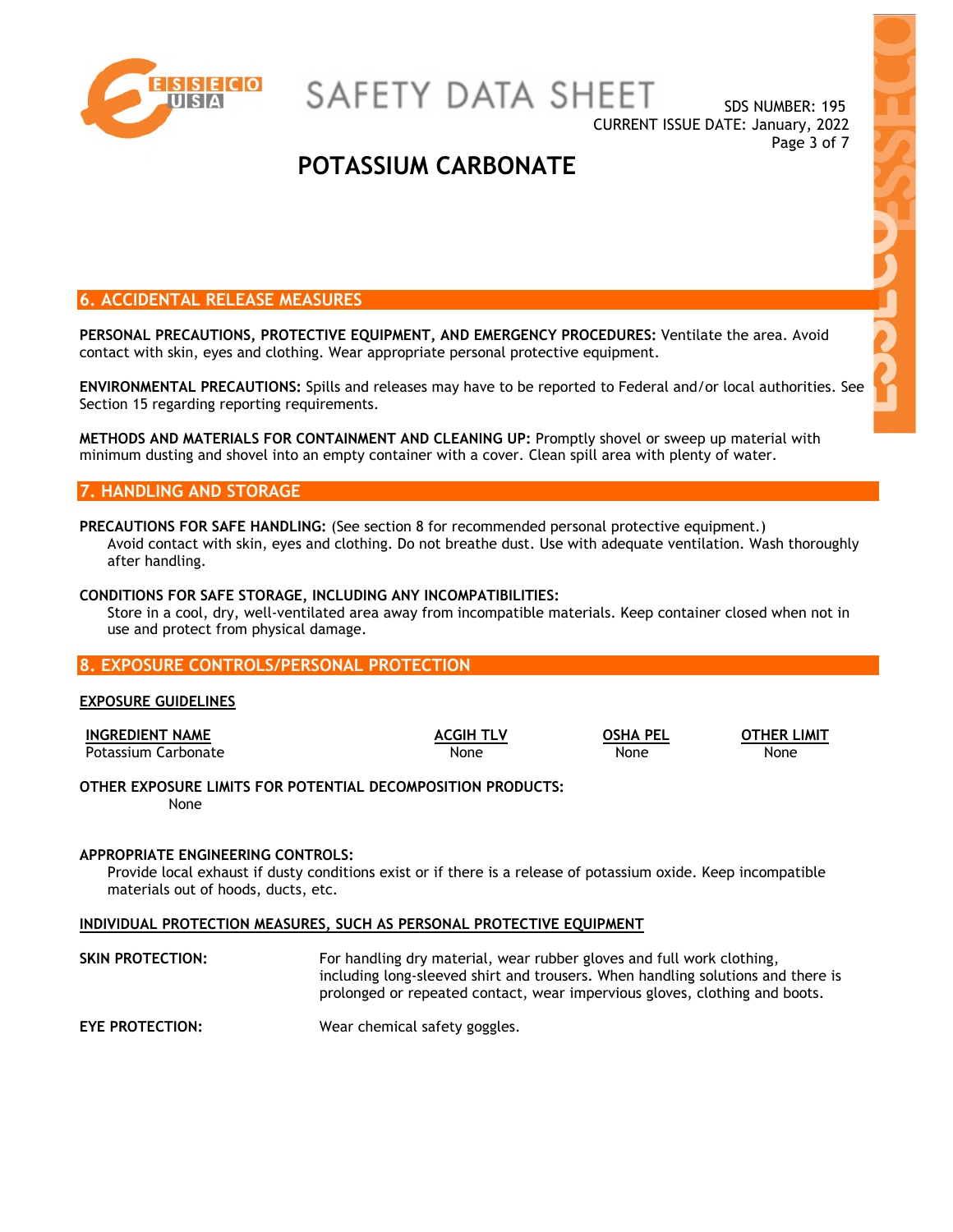

# SAFETY DATA SHEET

SDS NUMBER: 195 CURRENT ISSUE DATE: January, 2022 Page 4 of 7

### **POTASSIUM CARBONATE**

| <b>RESPIRATORY PROTECTION:</b> | Where required, use a NIOSH-approved respirator for dust and /or potassium<br>oxide, as conditions indicate. Some exposures may require a NIOSH-approved<br>self-contained breathing apparatus or supplied-air respirator. Equipment<br>selection depends on contaminant type and concentration. Select in<br>accordance with 29 CFR 1910.134 and good industrial hygiene practice. |
|--------------------------------|-------------------------------------------------------------------------------------------------------------------------------------------------------------------------------------------------------------------------------------------------------------------------------------------------------------------------------------------------------------------------------------|
|                                |                                                                                                                                                                                                                                                                                                                                                                                     |

**ADDITIONAL RECOMMENDATIONS:** Eyewash and safety shower are recommended.

#### **9. PHYSICAL AND CHEMICAL PROPERTIES**

| Solid.                          |                     |                                                               |
|---------------------------------|---------------------|---------------------------------------------------------------|
| Odorless                        |                     |                                                               |
| Not determined.                 |                     |                                                               |
| 138.21                          |                     |                                                               |
| CO <sub>3</sub> ·K <sub>2</sub> |                     |                                                               |
| $2.29$ g/cu cm                  |                     |                                                               |
|                                 |                     |                                                               |
| Not determined                  |                     |                                                               |
| Not applicable.                 |                     |                                                               |
| 891°C (1635.8°F)                |                     |                                                               |
| Not applicable.                 |                     |                                                               |
| Not applicable.                 |                     |                                                               |
| Not applicable.                 | <b>COMPARED TO:</b> | Not applicable.                                               |
| Not applicable.                 |                     |                                                               |
| Not determined.                 |                     |                                                               |
|                                 |                     |                                                               |
| Not applicable.                 |                     |                                                               |
| Not flammable.                  |                     |                                                               |
| Not applicable.                 |                     |                                                               |
| Not applicable.                 |                     |                                                               |
| Not applicable.                 |                     |                                                               |
| Not applicable.                 |                     |                                                               |
| Not determined.                 |                     |                                                               |
| Not flammable.                  |                     |                                                               |
| Not applicable.                 |                     |                                                               |
|                                 |                     | White granules or crystals.<br>111g/100g @ 25 $°C$ (77 $°F$ ) |

#### **10. STABILITY AND REACTIVITY**

#### **REACTIVITY:**

Not normally reactive

#### **CHEMICAL STABILITY:**

Normally stable.

#### **POSSIBILITY OF HAZARDOUS REACTIONS:**

Potassium carbonate combined with chlorine trifluoride may result in a violent reaction.

#### **CONDITIONS TO AVOID:**

Avoid elevated temperatures.

#### **INCOMPATIBILITIES:**

Chlorine trifluoride and magnesium.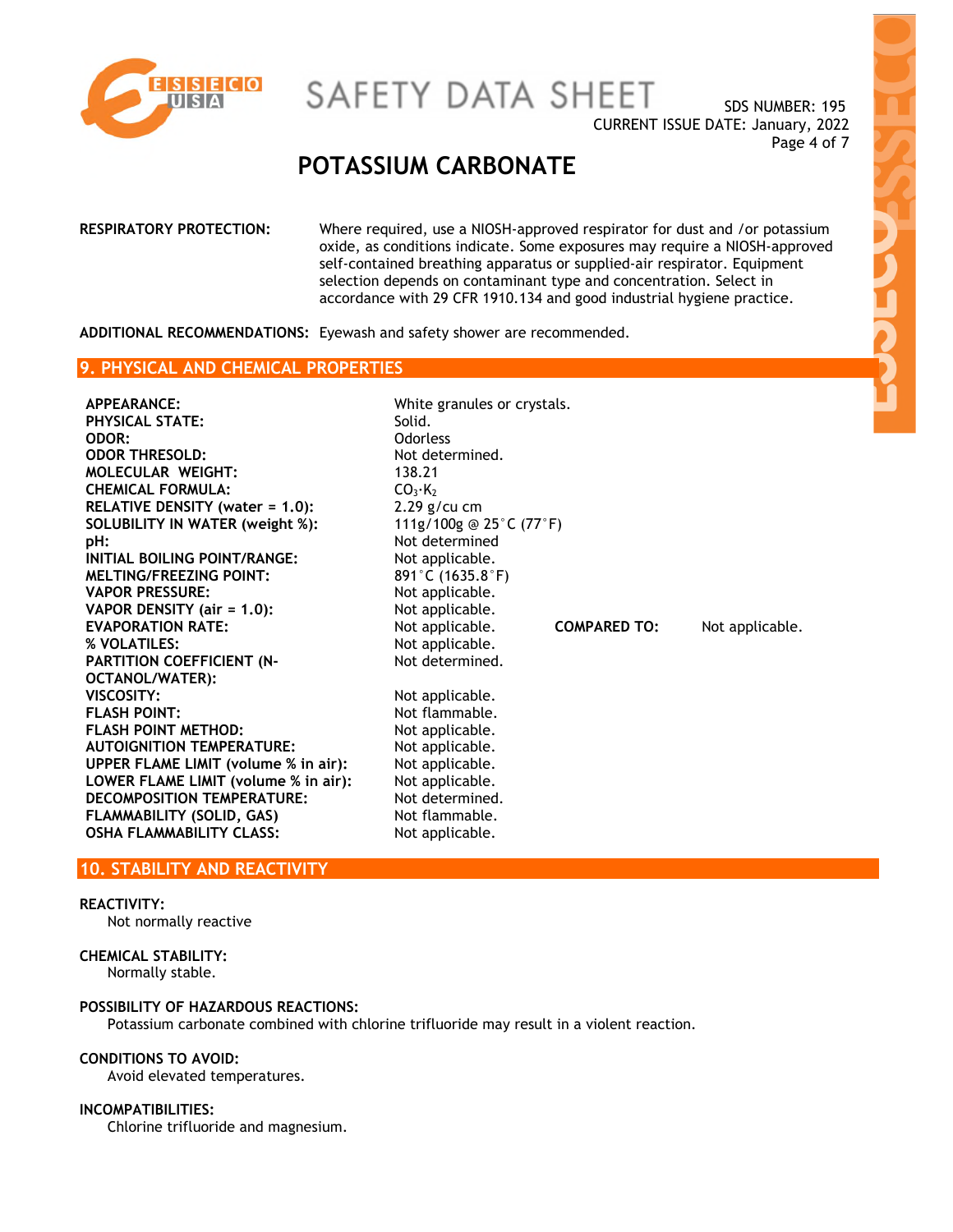

SAFETY DATA SHEET

SDS NUMBER: 195 CURRENT ISSUE DATE: January, 2022 Page 5 of 7

### **POTASSIUM CARBONATE**

#### **HAZARDOUS DECOMPOSITION PRODUCTS:**

Potassium oxide.

#### **11. TOXICOLOGICAL INFORMATION**

#### **POTENTIAL HEALTH HAZARDS**

#### **ACUTE EFFECTS OF EXPOSURE:**

| SKIN:                   | Dust, solutions or mist may cause skin irritation from repeated or prolonged contact.                                                           |
|-------------------------|-------------------------------------------------------------------------------------------------------------------------------------------------|
| EYES:                   | Dust, solutions or mist may moderate irritation to the eyes.                                                                                    |
| <b>INHALATION:</b>      | Inhalation of product dust or mist may cause moderate irritation to the respiratory tract.                                                      |
| <b>INGESTION:</b>       | Ingestion may cause irritation of the gastrointestinal tract and purging, if a large quantity<br>is ingested. Relatively low in acute toxicity. |
| <b>CHRONIC EFFECTS:</b> | None known.                                                                                                                                     |

**Ingredients found on one of the three OSHA designated carcinogen lists are listed below.** 

| <b>INGREDIENT NAME</b>                 | <b>NTP STATUS</b> | <b>IARC STATUS</b> | <b>OSHA LIST</b> |
|----------------------------------------|-------------------|--------------------|------------------|
| No ingredients listed in this section. | ----              | ----               | ----             |

#### **NUMERICAL MEASURES OF TOXICITY:**

#### **Immediate (Acute) Effects:**

Potassium Carbonate - LD<sub>50</sub> (oral, rat) = >2000 mg/kg, LC<sub>50</sub> (Inhalation, rat) = >4.96 mg/L (no mortality), LD<sub>50</sub> (skin, rabbit) = >2000 mg/kg

#### **Delayed (Subchronic and Chronic) Effects:**

Data not available.

#### **Other Data:**

Moderate skin irritation occured on abbradded rabbit skin but no irritation was seen on intact rabbit skin.

#### **12. ECOLOGICAL INFORMATION**

#### **ECOTOXICITY:**

The following ecotoxicity data is available for Potassium Carbonate: Oncorhynchus mykiss LC50 96 hrs 68 mg/l

#### **PERSISTENCE AND DEGRADABILITY:**  No data available

#### **BIOACCUMULATIVE POTENTIAL:**  No data available

**MOBILITY IN SOIL:**  No data available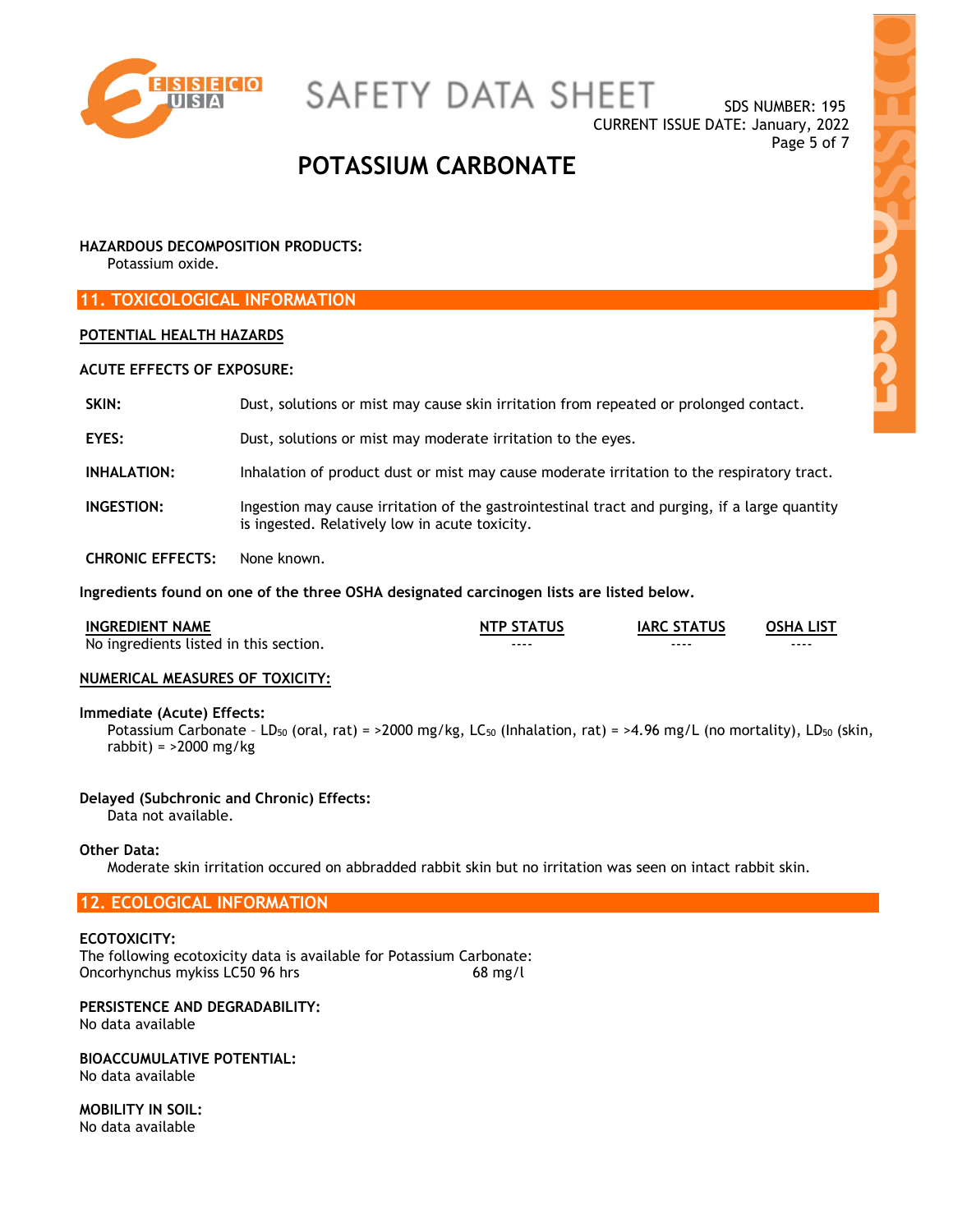

SAFETY DATA SHEET

SDS NUMBER: 195 CURRENT ISSUE DATE: January, 2022 Page 6 of 7

### **POTASSIUM CARBONATE**

**OTHER ADVERSE EFFECTS:**  No data available.

#### **13. DISPOSAL CONSIDERATIONS**

#### **RCRA**

**Is the unused product a RCRA hazardous waste if discarded?** No

 **If yes, the RCRA ID number is:** Not applicable.

**OTHER DISPOSAL CONSIDERATIONS:**  Dispose of in accordance with applicable Federal, State and Local regulations.

The information offered in section 13 is for the product as shipped. Use and/or alterations to the product such as mixing with other materials may significantly change the characteristics of the material and alter the RCRA classification and the proper disposal method.

#### **14. TRANSPORT INFORMATION**

| US DOT HAZARD CLASS:         | Not regulated.  |
|------------------------------|-----------------|
| US DOT ID NUMBER:            | Not applicable. |
| <b>PROPER SHIPPING NAME:</b> | Not applicable. |

For additional information on shipping regulations affecting this material, contact the information number found in Section 1.

#### **15. REGULATORY INFORMATION**

#### **TOXIC SUBSTANCES CONTROL ACT (TSCA)**

**TSCA INVENTORY STATUS:** All components are listed on TSCA Inventory of Chemical Substances. **OTHER TSCA ISSUES:** None.

#### **SARA TITLE III/CERCLA**

"Reportable Quantities" (RQs) and/or "Threshold Planning Quantities" (TPQs) exist for the following ingredients.

| <b>INGREDIENT NAME</b> | SARA/CERCLA RO (lb) | SARA EHS TPQ (lb) |
|------------------------|---------------------|-------------------|
| None                   | ----                | ----              |

**Spills or releases resulting in the loss of any ingredient at or above its RQ requires immediate notification to the National Response Center [(800) 424-8802] and to your Local Emergency Planning Committee. Many states have more stringent regulations. Report all spills in accordance with local, state and federal regulations.** 

**SECTION 311 HAZARD CLASS:** See OSHA Hazard Classification in Section 2.

#### **SARA 313 TOXIC CHEMICALS**:

The following ingredients are SARA 313 "Toxic Chemicals" and may be subject to annual reporting requirements. CAS numbers and weight percents are found in Section 2.

#### **INGREDIENT NAME COMMENT**

No ingredients listed in this section.